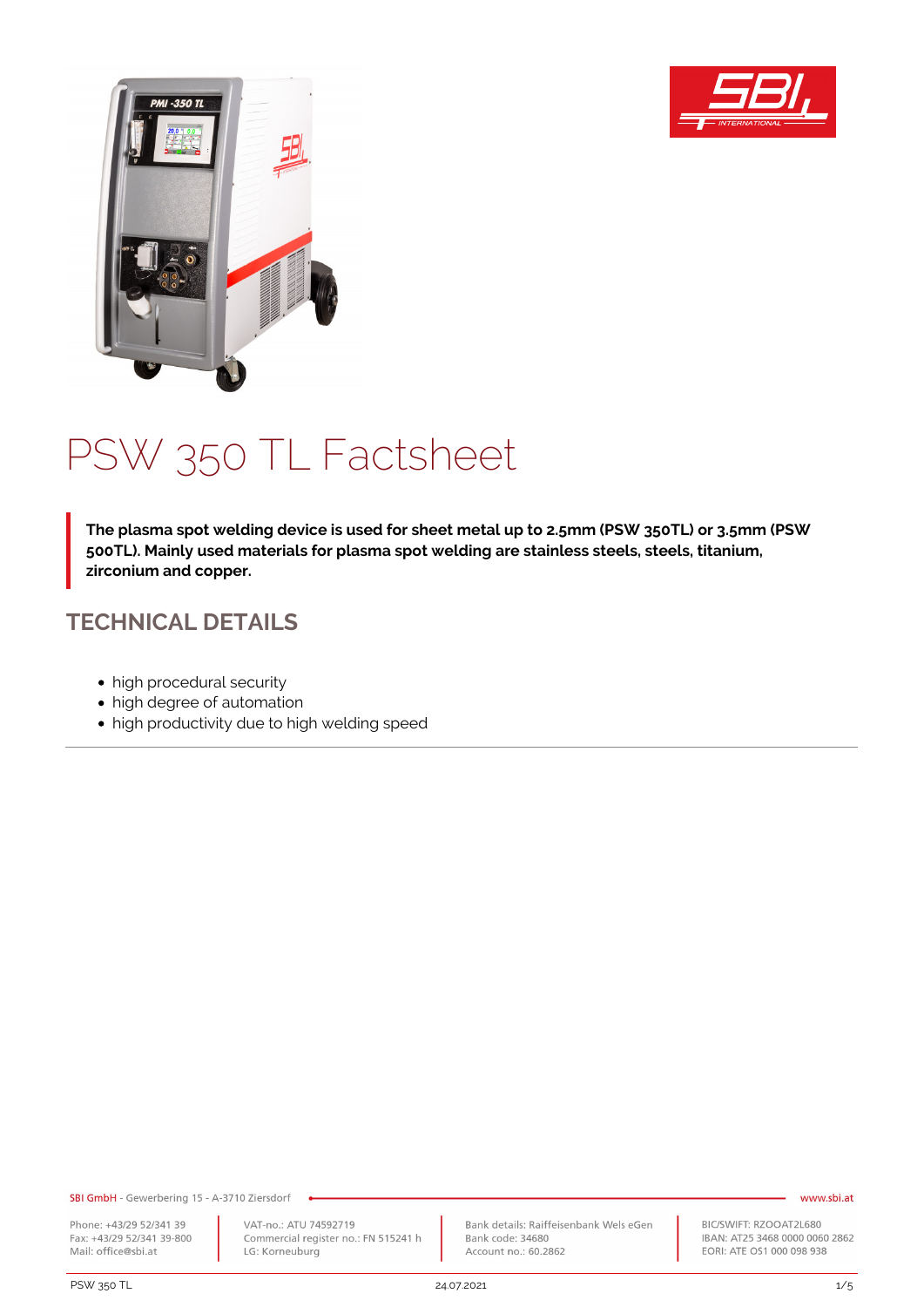| <b>Applicable Welding Methods</b>                             | · PLASMA Spot Welding                                                                                                                                                                                                                                                                                                                                                                                                                                                                                                                                                                                                                                                                                                                                                                                                                                                                                                                                                          |
|---------------------------------------------------------------|--------------------------------------------------------------------------------------------------------------------------------------------------------------------------------------------------------------------------------------------------------------------------------------------------------------------------------------------------------------------------------------------------------------------------------------------------------------------------------------------------------------------------------------------------------------------------------------------------------------------------------------------------------------------------------------------------------------------------------------------------------------------------------------------------------------------------------------------------------------------------------------------------------------------------------------------------------------------------------|
| Range of suitable material thickness<br>(Plasma spot welding) | $\sim$ 0.5 – 1.5 mm                                                                                                                                                                                                                                                                                                                                                                                                                                                                                                                                                                                                                                                                                                                                                                                                                                                                                                                                                            |
| Automation                                                    | · Capable for automation                                                                                                                                                                                                                                                                                                                                                                                                                                                                                                                                                                                                                                                                                                                                                                                                                                                                                                                                                       |
| <b>Operating modes</b>                                        | DC                                                                                                                                                                                                                                                                                                                                                                                                                                                                                                                                                                                                                                                                                                                                                                                                                                                                                                                                                                             |
| <b>Supply Voltage</b>                                         | 3 × 400 V-460 V ±15 % 50/60Hz                                                                                                                                                                                                                                                                                                                                                                                                                                                                                                                                                                                                                                                                                                                                                                                                                                                                                                                                                  |
| Phase                                                         | 3 Phase                                                                                                                                                                                                                                                                                                                                                                                                                                                                                                                                                                                                                                                                                                                                                                                                                                                                                                                                                                        |
| <b>Power connection</b>                                       | 4 × 32 A CCE plug, 6 mm <sup>2</sup>                                                                                                                                                                                                                                                                                                                                                                                                                                                                                                                                                                                                                                                                                                                                                                                                                                                                                                                                           |
| Adjustment range welding current                              | $3 - 350$ A                                                                                                                                                                                                                                                                                                                                                                                                                                                                                                                                                                                                                                                                                                                                                                                                                                                                                                                                                                    |
| Adjustment range TIG mode                                     | $3 - 350$ A                                                                                                                                                                                                                                                                                                                                                                                                                                                                                                                                                                                                                                                                                                                                                                                                                                                                                                                                                                    |
| Adjustment range MMA mode                                     | $20 - 330$ A                                                                                                                                                                                                                                                                                                                                                                                                                                                                                                                                                                                                                                                                                                                                                                                                                                                                                                                                                                   |
| Cooling                                                       | Liquid                                                                                                                                                                                                                                                                                                                                                                                                                                                                                                                                                                                                                                                                                                                                                                                                                                                                                                                                                                         |
| Degree of protection                                          | <b>IP 21 S</b>                                                                                                                                                                                                                                                                                                                                                                                                                                                                                                                                                                                                                                                                                                                                                                                                                                                                                                                                                                 |
| Length                                                        | 1120mm                                                                                                                                                                                                                                                                                                                                                                                                                                                                                                                                                                                                                                                                                                                                                                                                                                                                                                                                                                         |
| Width                                                         | 450mm                                                                                                                                                                                                                                                                                                                                                                                                                                                                                                                                                                                                                                                                                                                                                                                                                                                                                                                                                                          |
| Height                                                        | 935mm                                                                                                                                                                                                                                                                                                                                                                                                                                                                                                                                                                                                                                                                                                                                                                                                                                                                                                                                                                          |
| Weight                                                        | 102kg                                                                                                                                                                                                                                                                                                                                                                                                                                                                                                                                                                                                                                                                                                                                                                                                                                                                                                                                                                          |
| <b>Features</b>                                               | • Power source with HF-ignition<br>$\cdot$ Touch Screen 5.4"<br>· USB interface<br>· Ethernet interface<br>· Integrated welding program memory<br>· Integrated cooling<br>· Integrated monitoring / gaging of cooling medium<br>. Integrated control of 2 wire feeders and free wheel encoder<br>(MCU-MSI)<br>. Integrated control of wire feeder and free wheel encoder<br>(MCU-MI)<br>· Integrated control of wire feeder / powder feeder<br>(MCU-M)<br>· Integrated control of wire feeder / powder feeder<br>(MCC)<br>· Integrated electronic gas regulation (PGR)<br>· Integrated automation interface<br>• Software for external controlling via computer<br>(diagnostics, parameter setup, documentation)<br>· Flowmeter plasma gas<br>· Mobility by wheels<br>· Parking area for 20l gas bottle<br>· Flowmeter shielding gas<br>· Remote Control RC-S<br>· HPP1 - High Pressure Pump (1 circuit)<br>· HPP2 - High Pressure Pump (2 circuits)<br>• Plate Heat Exchanger |
| <b>Automation Interface "Tiny"</b>                            | · Included                                                                                                                                                                                                                                                                                                                                                                                                                                                                                                                                                                                                                                                                                                                                                                                                                                                                                                                                                                     |
| <b>Digital Inputs</b>                                         | $2 \times 24$ V                                                                                                                                                                                                                                                                                                                                                                                                                                                                                                                                                                                                                                                                                                                                                                                                                                                                                                                                                                |
| <b>Digital Outputs</b>                                        | $3 \times 24$ V                                                                                                                                                                                                                                                                                                                                                                                                                                                                                                                                                                                                                                                                                                                                                                                                                                                                                                                                                                |
| <b>Analog Inputs</b>                                          | $2 × 0 - 10 V$                                                                                                                                                                                                                                                                                                                                                                                                                                                                                                                                                                                                                                                                                                                                                                                                                                                                                                                                                                 |
| <b>Analog Outputs</b>                                         | 2 × 0 – 10 V                                                                                                                                                                                                                                                                                                                                                                                                                                                                                                                                                                                                                                                                                                                                                                                                                                                                                                                                                                   |
| <b>CAN Bus (SBI protocol)</b>                                 | · Included                                                                                                                                                                                                                                                                                                                                                                                                                                                                                                                                                                                                                                                                                                                                                                                                                                                                                                                                                                     |
| Automation Interface "AS/AD Basic"                            | · Included                                                                                                                                                                                                                                                                                                                                                                                                                                                                                                                                                                                                                                                                                                                                                                                                                                                                                                                                                                     |
| <b>Digital Inputs</b>                                         | 10                                                                                                                                                                                                                                                                                                                                                                                                                                                                                                                                                                                                                                                                                                                                                                                                                                                                                                                                                                             |
| <b>Digital Outputs</b>                                        | 10                                                                                                                                                                                                                                                                                                                                                                                                                                                                                                                                                                                                                                                                                                                                                                                                                                                                                                                                                                             |
| <b>Analog Inputs</b>                                          | 4                                                                                                                                                                                                                                                                                                                                                                                                                                                                                                                                                                                                                                                                                                                                                                                                                                                                                                                                                                              |

SBI GmbH - Gewerbering 15 - A-3710 Ziersdorf

Phone: +43/29 52/341 39<br>Fax: +43/29 52/341 39-800<br>Mail: office@sbi.at

VAT-no.: ATU 74592719<br>Commercial register no.: FN 515241 h<br>LG: Korneuburg

 $\bullet$ 

Bank details: Raiffeisenbank Wels eGen<br>Bank code: 34680 Account no.: 60.2862

## www.sbi.at

BIC/SWIFT: RZOOAT2L680<br>IBAN: AT25 3468 0000 0060 2862<br>EORI: ATE OS1 000 098 938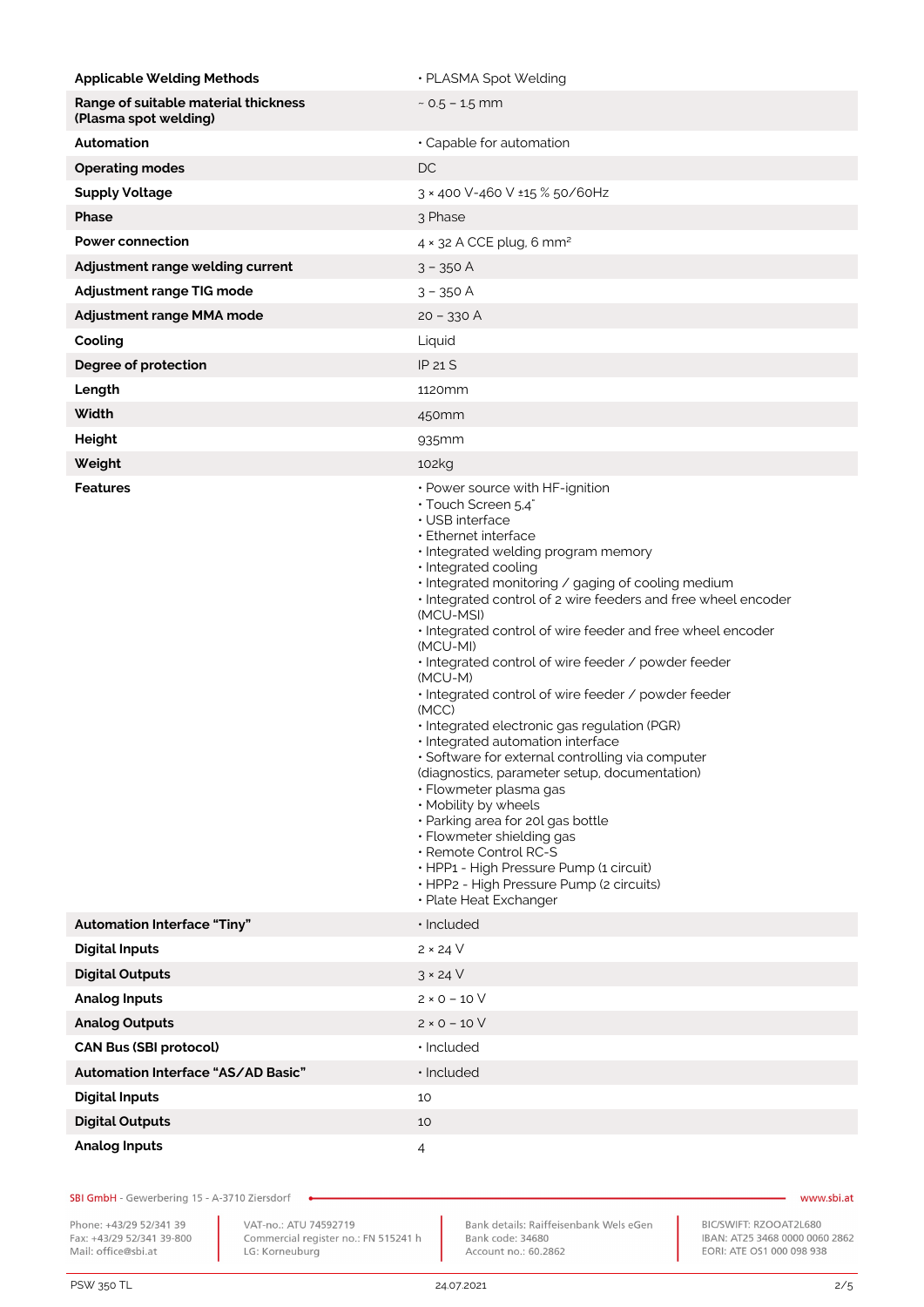| <b>Analog Outputs</b>                                              | 4                |
|--------------------------------------------------------------------|------------------|
| <b>KTY Input</b>                                                   |                  |
| <b>CAN Interface</b>                                               | $\cdot$ Included |
| <b>Connection cable</b>                                            | 5 <sub>m</sub>   |
| Capability for / availability of specific bus<br><b>interfaces</b> | $\cdot$ Included |

SBI GmbH - Gewerbering 15 - A-3710 Ziersdorf

Phone: +43/29 52/341 39 Fridde: 143/29 52/341 39-800<br>Fax: +43/29 52/341 39-800<br>Mail: office@sbi.at

PSW 350 TL 24.07.2021 3/5

VAT-no.: ATU 74592719<br>Commercial register no.: FN 515241 h<br>LG: Korneuburg

 $\bullet$ 

Bank details: Raiffeisenbank Wels eGen<br>Bank code: 34680 Account no.: 60.2862

#### www.sbi.at

BIC/SWIFT: RZOOAT2L680<br>IBAN: AT25 3468 0000 0060 2862<br>EORI: ATE OS1 000 098 938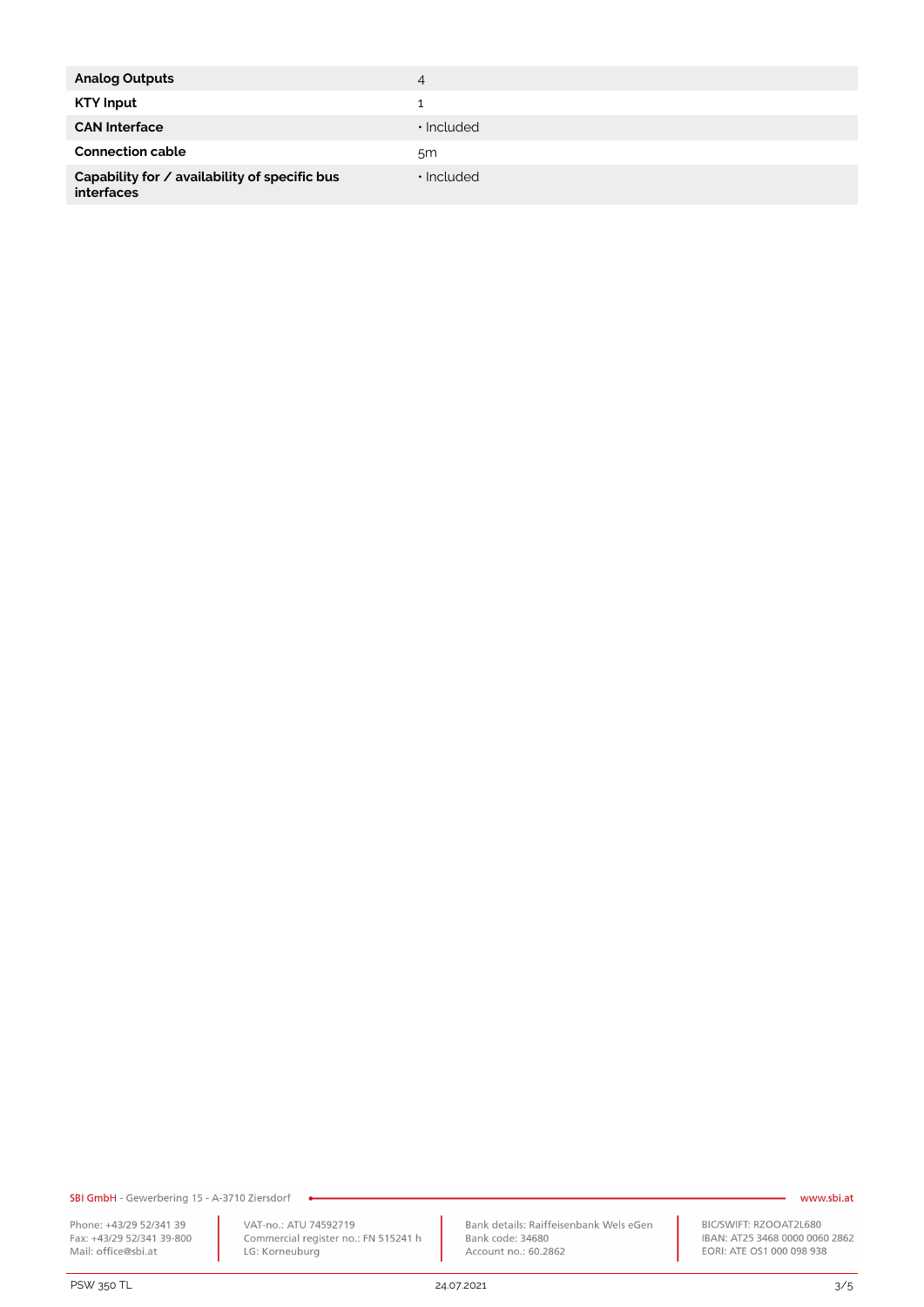### **Torches Recommended for Use**



**PS250-M**

SBI GmbH - Gewerbering 15 - A-3710 Ziersdorf

Phone: +43/29 52/341 39 Fridde: 143/29 52/341 39-800<br>Fax: +43/29 52/341 39-800<br>Mail: office@sbi.at

PSW 350 TL 24.07.2021 4/5

VAT-no.: ATU 74592719 Commercial register no.: FN 515241 h LG: Korneuburg

Bank details: Raiffeisenbank Wels eGen Bank code: 34680 Account no.: 60.2862

#### - www.sbi.at

BIC/SWIFT: RZOOAT2L680 IBAN: AT25 3468 0000 0060 2862 EORI: ATE OS1 000 098 938